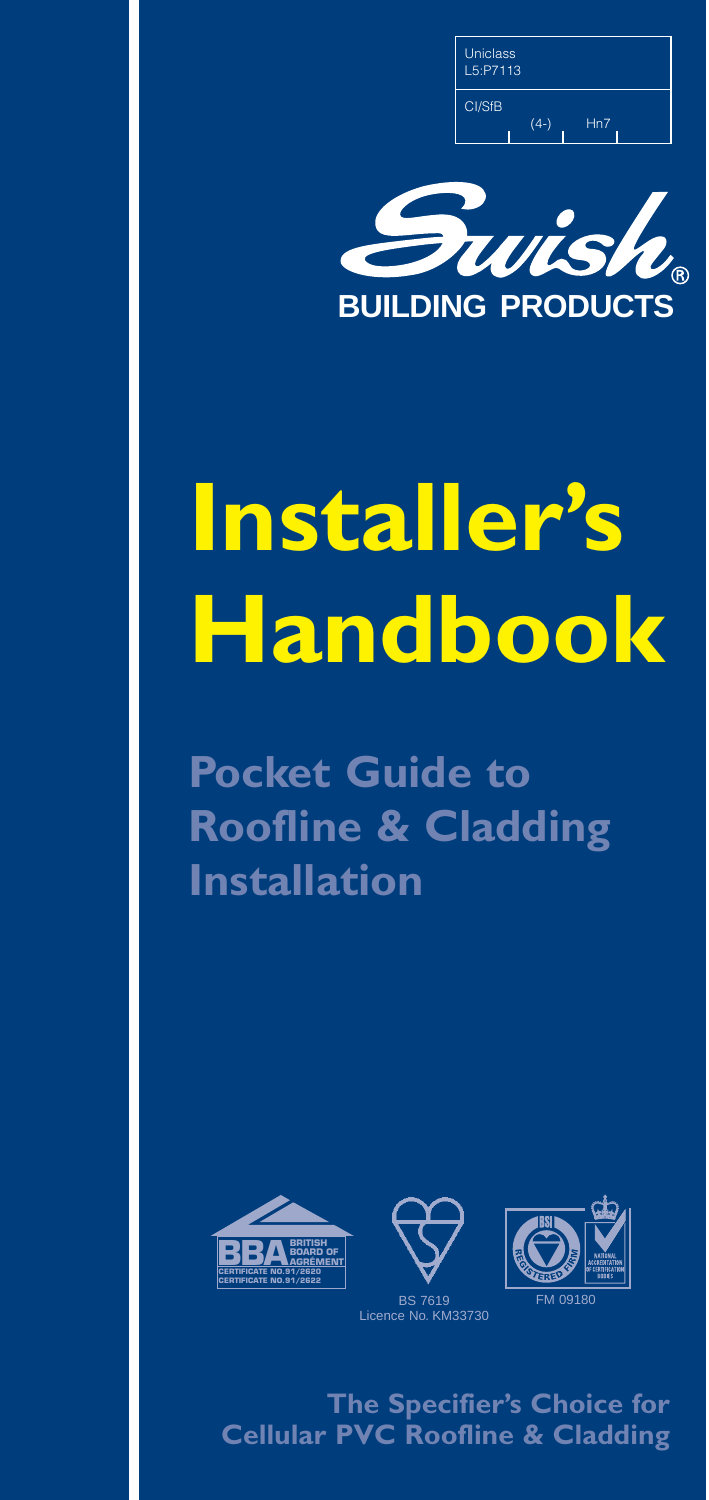## **Access Systems**

#### SAFETY FIRST!

Never attempt to access the work area with an unsupported ladder or without a stable deck. Always use a full scaffold platform or a purpose made cantilevered deck system with guard rails in place.

## **Health and Safety**

Full health and Safety information is available on request.

#### **Asbestos**

By law all asbestos materials must be removed by trained operatives under strictly controlled conditions. If you suspect that asbestos is present you should consult your Local Authority.

### **Storage & Handling**

Load and unload by hand and support both ends of a 5m length when handling. Stack no higher than 1m, in packing sleeve on a flat base. Avoid contact with solvents, paint, creosote, bitumen etc.

## **Cutting/Shaping**

Use conventional carpentry tools including fine toothed saws. Power tools may be run at speeds appropriate for timber. Nail and screw holes do not require pre-drilling.

# **Off-Cuts**

Contractors for new build and refurbishment works should be aware that larger off-cuts from some boards may have been scheduled for use in other areas of the installation and should be handled carefully until their use is established.

## **Fascia Boards**

Swish Jumbo boards and foiled boards are able to support the weight of the lower row of tiles without the need for a tilt fillet or kick plate.

## **Fixings**

| Swish A4 grade stainless steel plastic headed nails or capped screws. |                                 |                        |                                               |                                      |                                                    |                                            |
|-----------------------------------------------------------------------|---------------------------------|------------------------|-----------------------------------------------|--------------------------------------|----------------------------------------------------|--------------------------------------------|
| <b>Board</b>                                                          |                                 | <b>Fixing</b>          | Code Size                                     |                                      |                                                    | <b>Qty Max Centres</b>                     |
| <b>Roofline</b>                                                       |                                 |                        |                                               |                                      |                                                    |                                            |
| <b>lumbo</b>                                                          | All<br>25mm<br>20 <sub>mm</sub> | Nail<br>Screw<br>Screw | C <sub>0</sub> 83<br>C073<br>C <sub>072</sub> | 65mm<br>65mm<br>50 <sub>mm</sub>     | $\overline{2}$<br>$\overline{2}$<br>$\overline{2}$ |                                            |
| Cappair<br>& Cappit                                                   |                                 | Nail<br>Screw          | C <sub>082</sub><br>C071                      | 50 <sub>mm</sub><br>40 <sub>mm</sub> | $\overline{2}$<br>$\overline{2}$                   | White 600mm<br>Foiled 400mm                |
| Polo &<br>Gee Pee                                                     |                                 | Nail<br>Screw          | C <sub>081</sub><br>C <sub>071</sub>          | 40 <sub>mm</sub><br>40 <sub>mm</sub> | $\overline{2}$<br>$\overline{2}$                   |                                            |
| <b>Cladding</b>                                                       |                                 |                        |                                               |                                      |                                                    |                                            |
| White*                                                                |                                 | Nail                   | C <sub>204</sub>                              | 33mm                                 |                                                    | 600mm to 2 storeys<br>400mm 3 to 2 storeys |
| Foiled*                                                               |                                 | Nail                   | C <sub>204</sub>                              | 33mm                                 |                                                    | 400mm                                      |
|                                                                       |                                 |                        |                                               |                                      |                                                    | * Ensure plank ends are always nailed      |

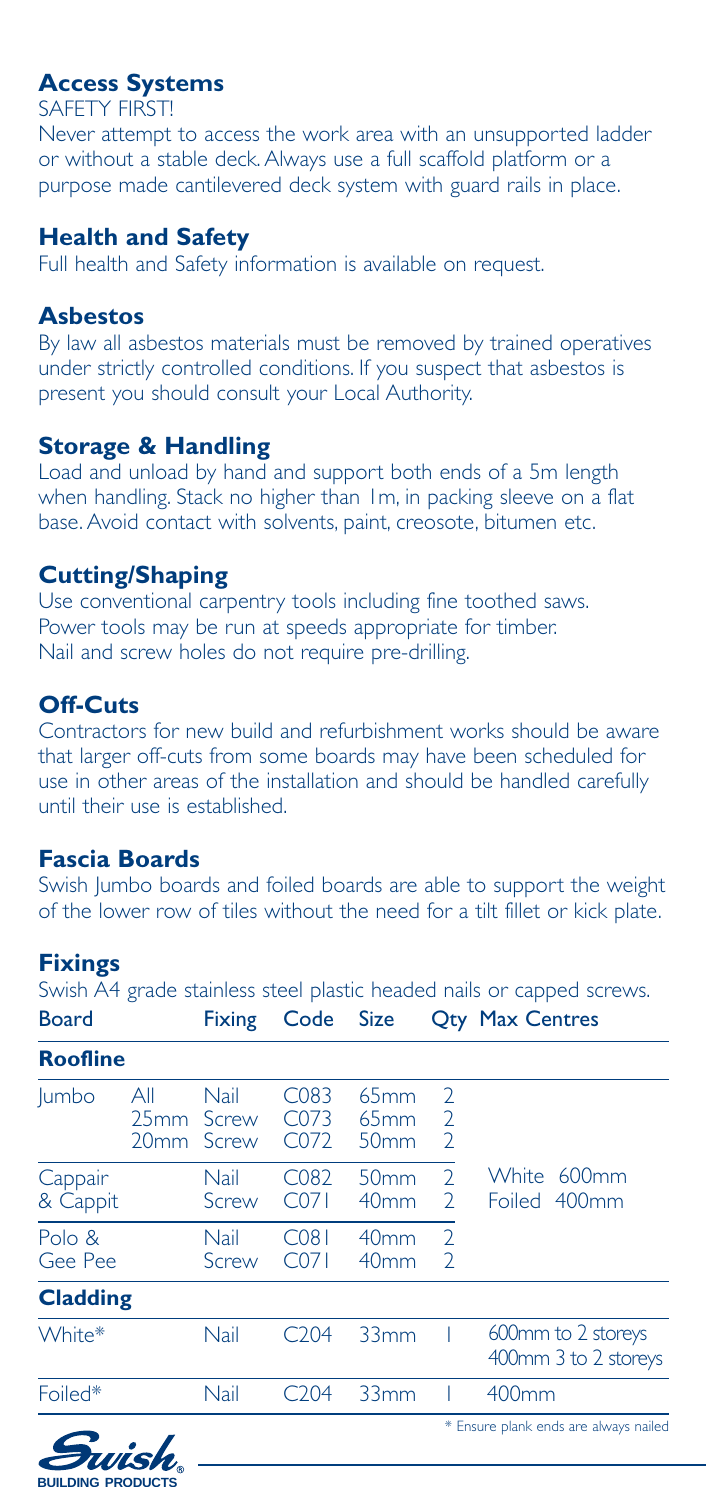## **Expansion Gaps**

Always leave a minimum 4mm expansion gap at the end of each board, ie where two boards meet leave 8mm overall.

#### **Sealants**

Use Swish low modulus silicone. Use a primer when bonding to GRP, stainless steel, aluminium or untreated wood. Do not use with polycarbonate sheet.

#### **Ventilation**

IMPORTANT - Roof voids must be ventilated in order to stop warm air condensing on cold surfaces. Condensation encourages rot and mould growth.



Compliance with these ventilation standards is required on all buildings, except those that were constructed without ventilation provision or predate the Buildings Regulations. However Swish recommends that adequate ventilation is provided on all refurbishment projects regardless of age.

For further information on UK Building Regulations please contact the Swish Technical Department on 01827 317200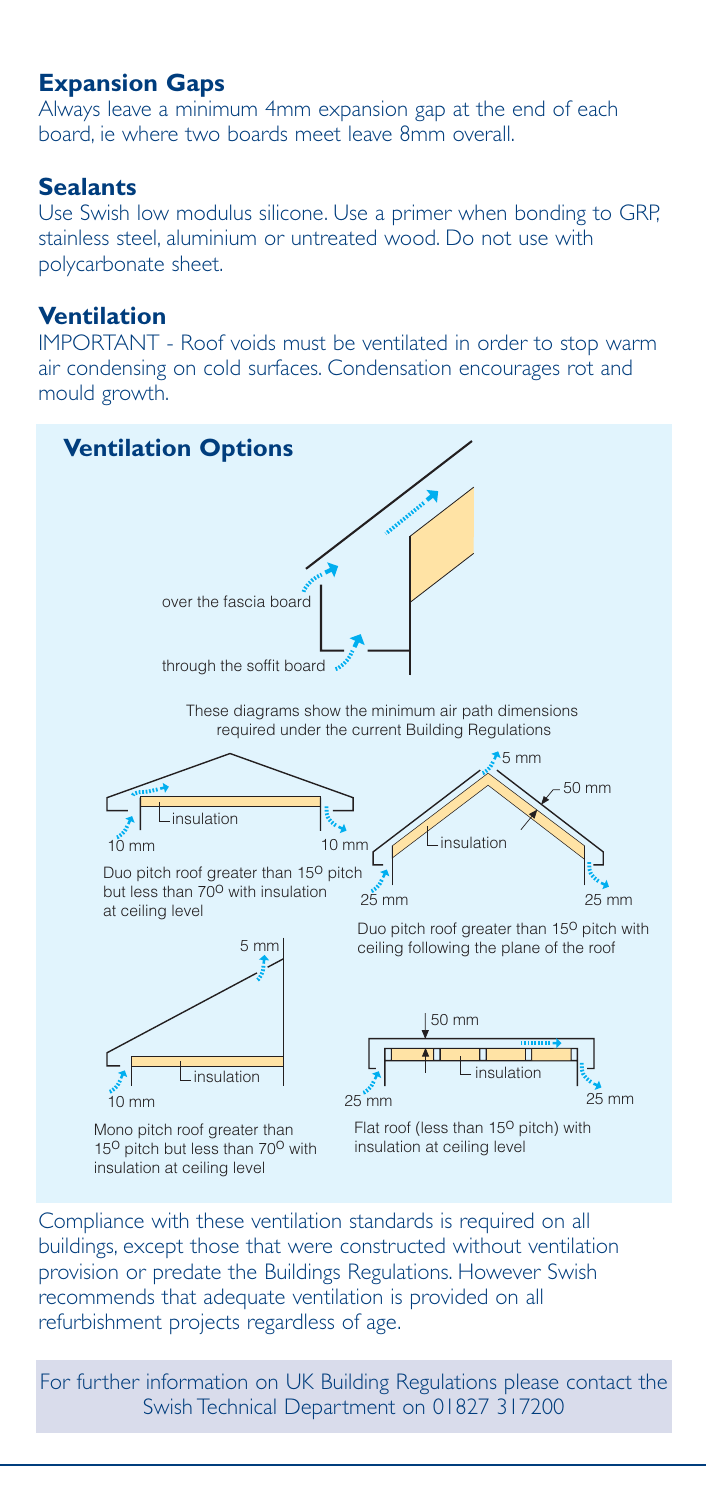**Roofline Range Fascia Boards**

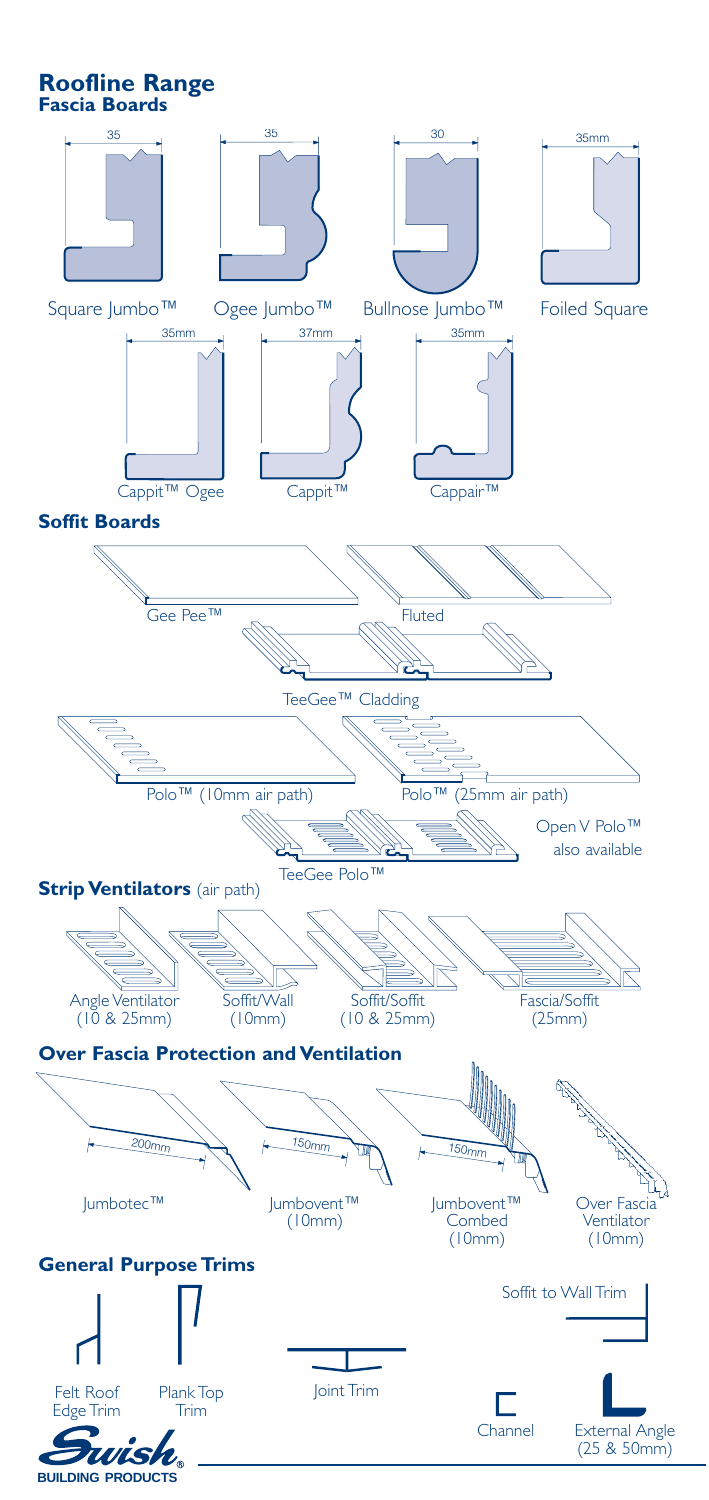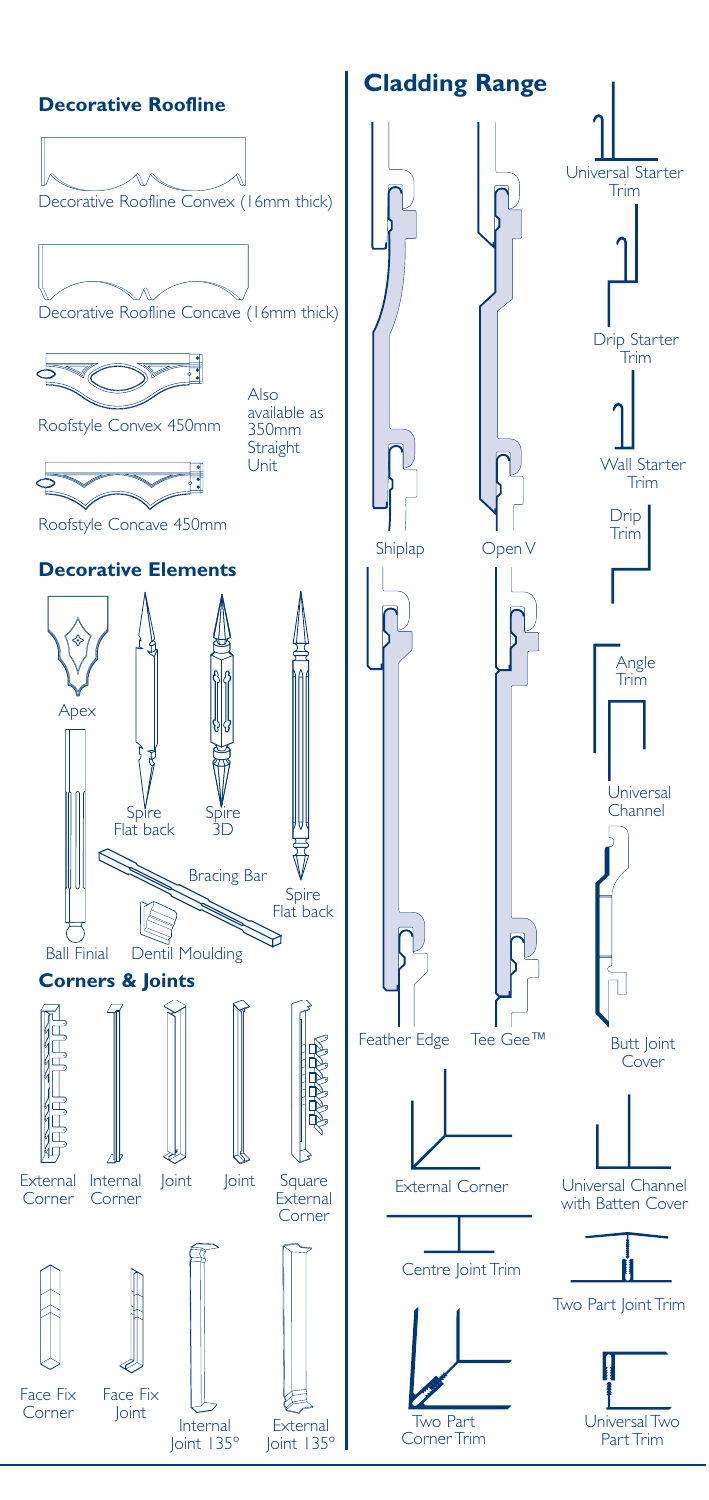## **Roofline Installation**

#### **Preparation Checklist**

■ Use safe access equipment (p2).

- Inspect for asbestos (p2).
- Push back lower rows of tiles.
- Remove enough gutter, fascia, and soffit for one day's work only.
- Inspect rafters/laths and replace rotted timbers.
- Ensure fixing points available at maximum centres: white 600mm, foiled 400mm.
- Check proposed ventilation system (p3).

#### Sequence of Work

**A.** Cut back rotted felt to a clean edge.

- **B.** Fit suitable timber hangers (preservative treated) to support soffit boards. Screw to rafter sides checking for level. Deep soffits must be nailed up every 200mm max across their depth. Set up support at hipped corners. **G**
- **C.** Set up string lines to check vertical/horizontal faces of rafter feet and hangers for straight and level.



- **D.** Nail soffit board to hanger. Inner edge of soffit abuts to wall or sits on bricks. Outer edge of soffit should over hang by 10mm to fit groove in back of fascia board.
- **E.** Nail fascia board to rafter feet with sufficient height to create tile kick. Allow for height of over fascia ventilator if required.
- **F.** Make soffit and fascia joints between rafters.
- **G.** Eaves ventilation trays maybe required to ensure air flow past roof insulation material.
- **H.** Underdress existing felt with dpc material or Jumbotec. New material must dress into the gutter.
- **I.** Fit gutter brackets directly to replacement fascias of 16mm and above, in accordance with manufacturer's recommendations. Ensure correct gradient (fall) in the gutter to the down pipe.
- **J.** Box end construction. See p8

### Notes for Over – **Capping**

- 1.The expansion gaps and fixing centres detailed on page 2-3 apply
- 2. All over-capped timber must be sound.
- 3.The exsiting timber fascia must support the weight of tiles at the eaves.

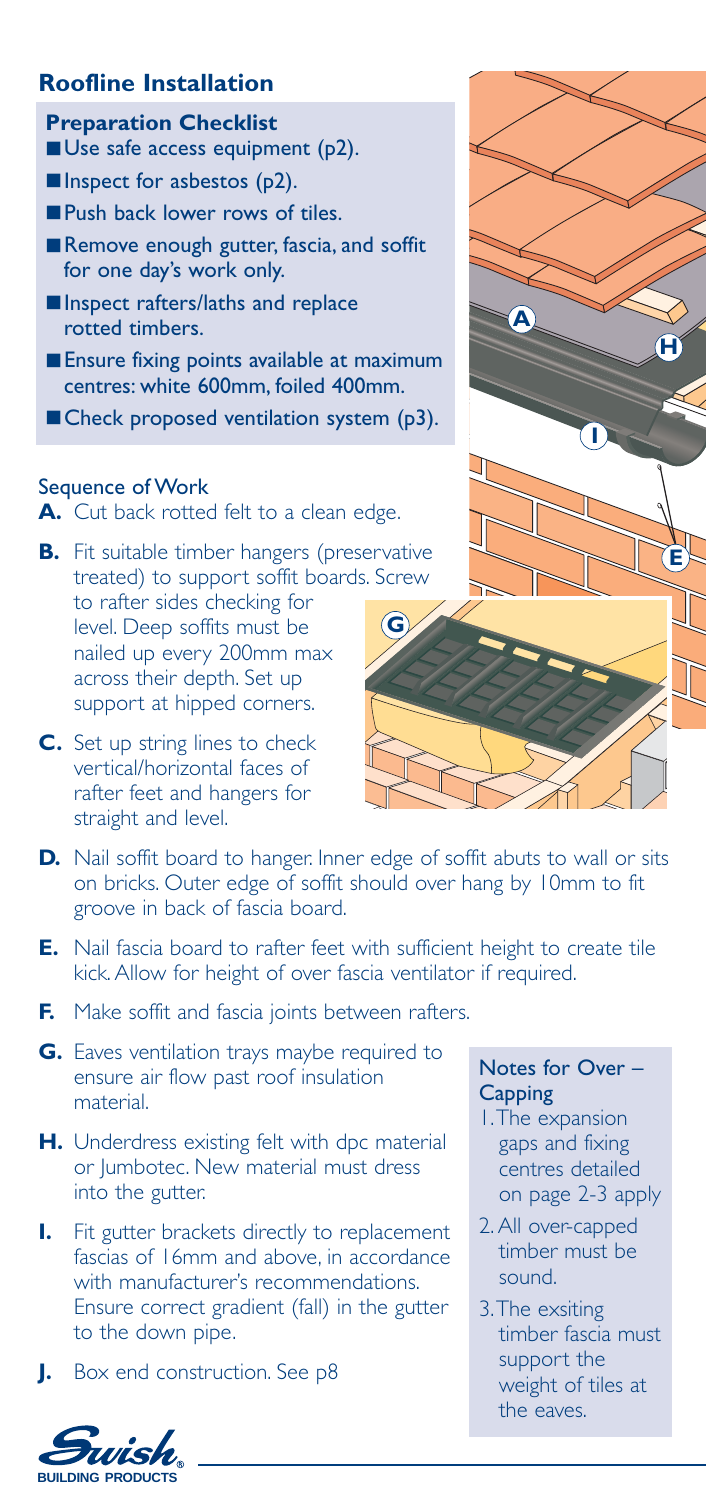



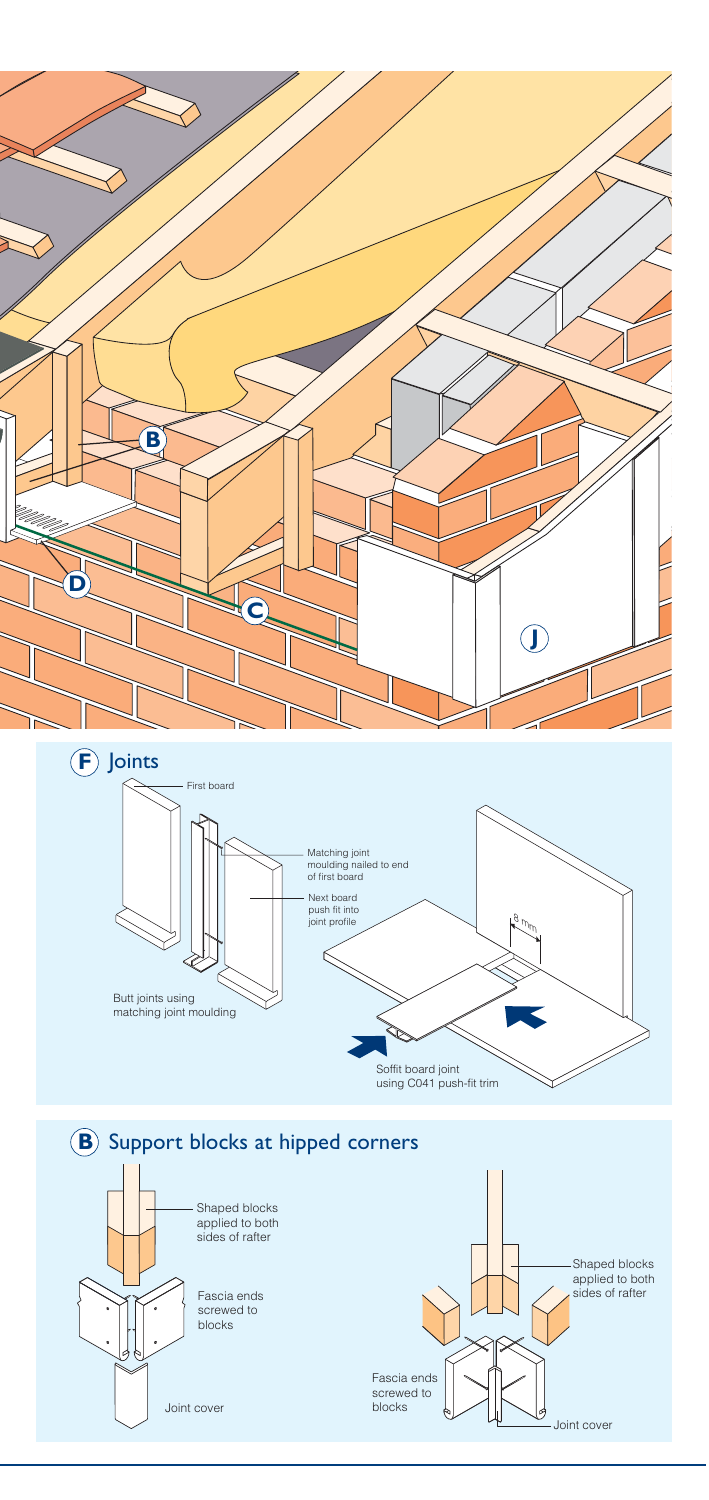## **Box End Construction**

**A.** Finish fascia level with the face of the rafter gable. Soffit should over hang by 10mm and may be cut square or mitred.

Note: Timber hangers should be installed as required to locate box end structure.

- **B.** Measure and cut box end from a deep board. Front edge should tilt up to match height of fascia board.
- **C.** Measure and cut fascia to form the return to gable wall.
- **D.** Remove section from corner joint to fit around rafter.
- **E.** Fix bargeboard directly to gable rafter.



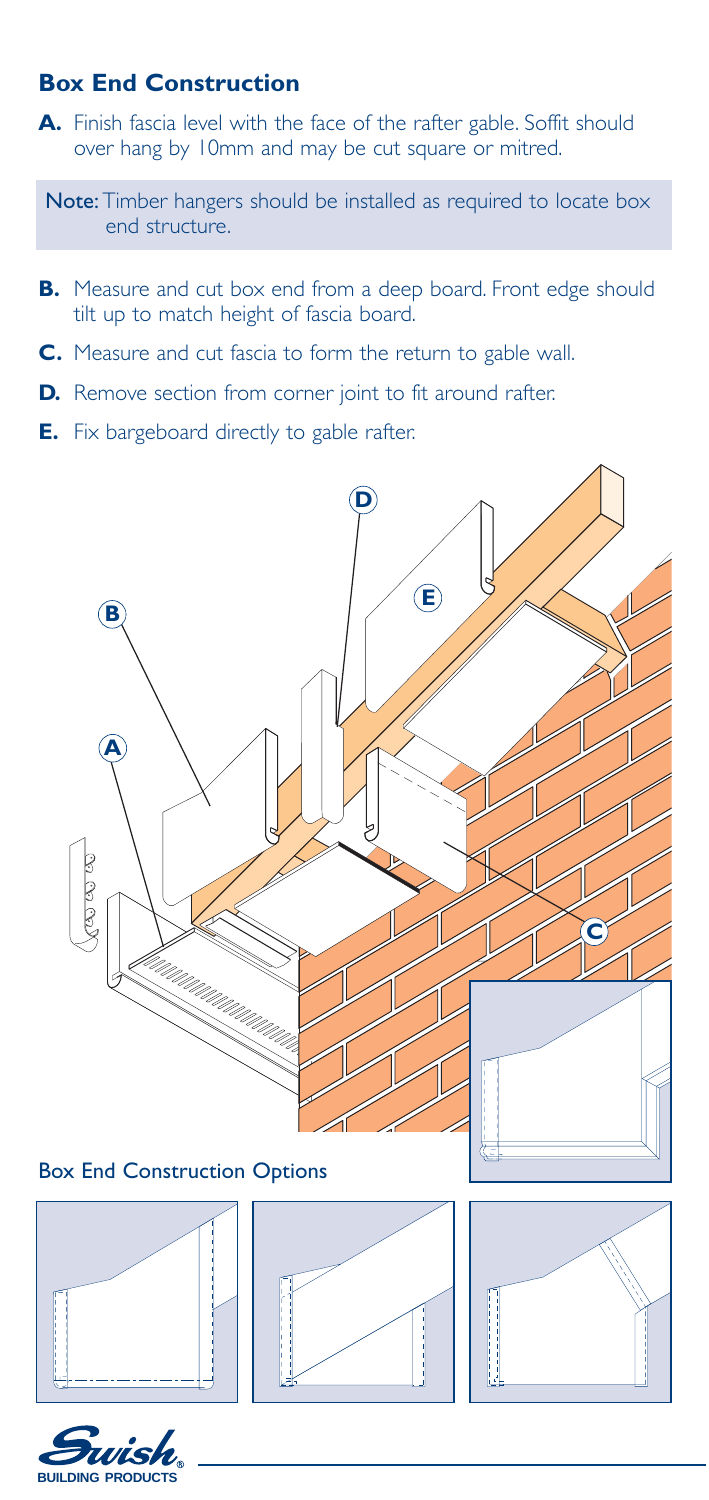# **Gable/In-line Gable Construction**



Bargeboard/Gable detail with vertical and splay cut joint options.

# **Decorative Roofline**





The decorative edge of the concave and convex boards allows flexibility of design at the apex.





Note the chamfered edge of the board faces to the rear.

# **Fascia for Flat Roofs**

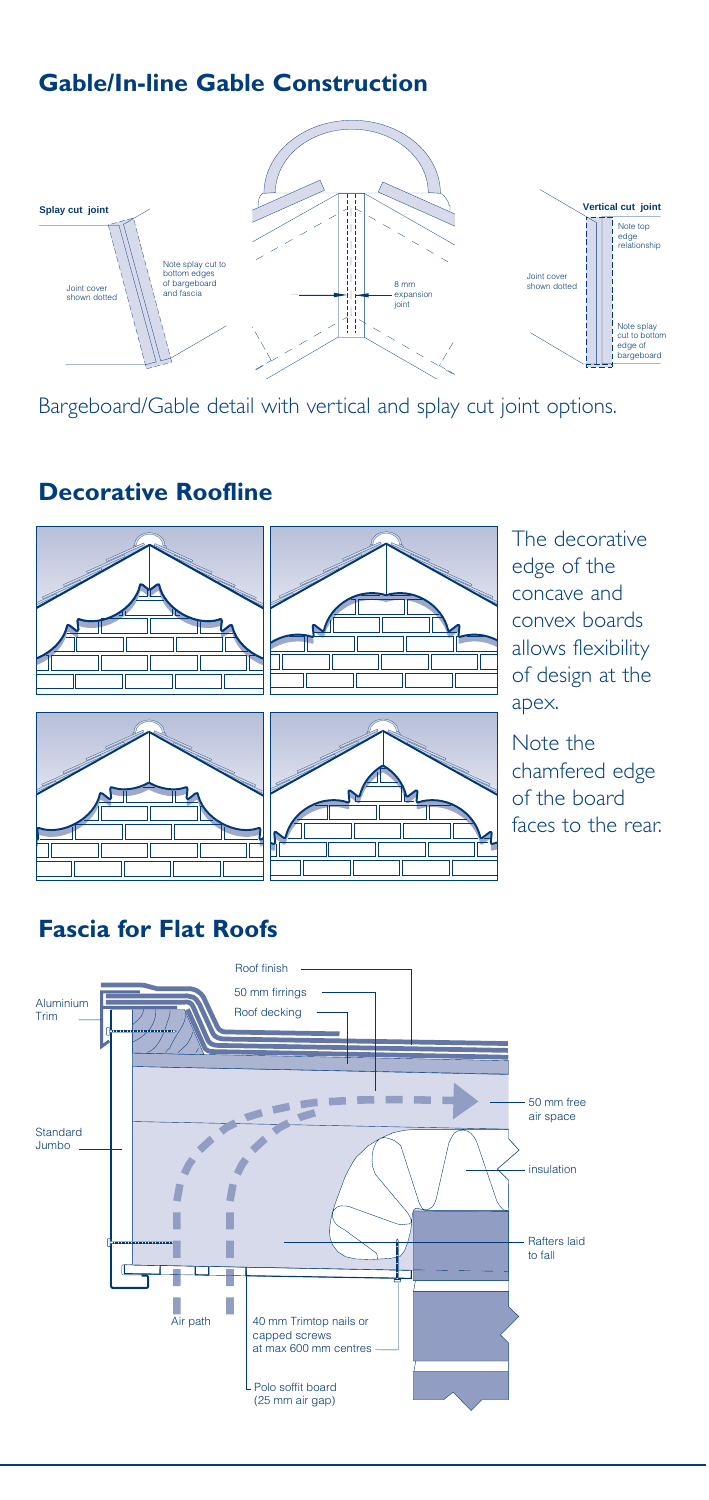## **Cladding Installation** Sequence of Work

- A. Perimeter frame battens (recommended 25 x 38mm)
- **B.** Battens around openings
- **C.** Intermediate vertical battens
- **D.** Starter trims (or bottom angle ventilation strip, as appropriate, see inset illustrations)
- **E.** Vertical perimeter trims, corner trims (where two-part trims are used, fix only the inner part)
- **F.** Top perimeter trims (These engage inside the vertical trims)
- **G.** Packings to battens as required for any cut planks
- **H.** Plank profiles and joint covers or centre joint trims as appropriate (see p 7).
- **I.** Outer components of two-part trims.

### **Note:**

For maximum fixing centres see p 2

**D** Starter Trims











**E**

**A**

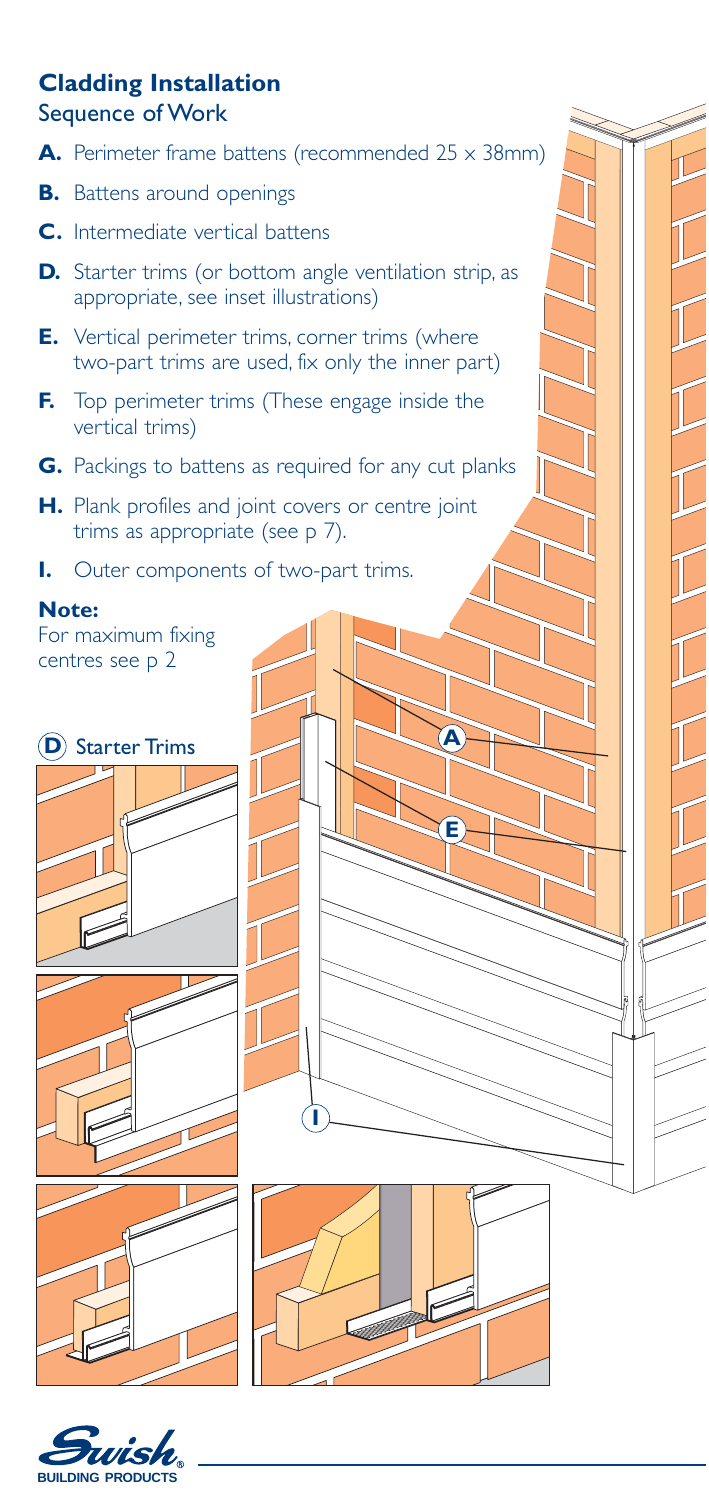